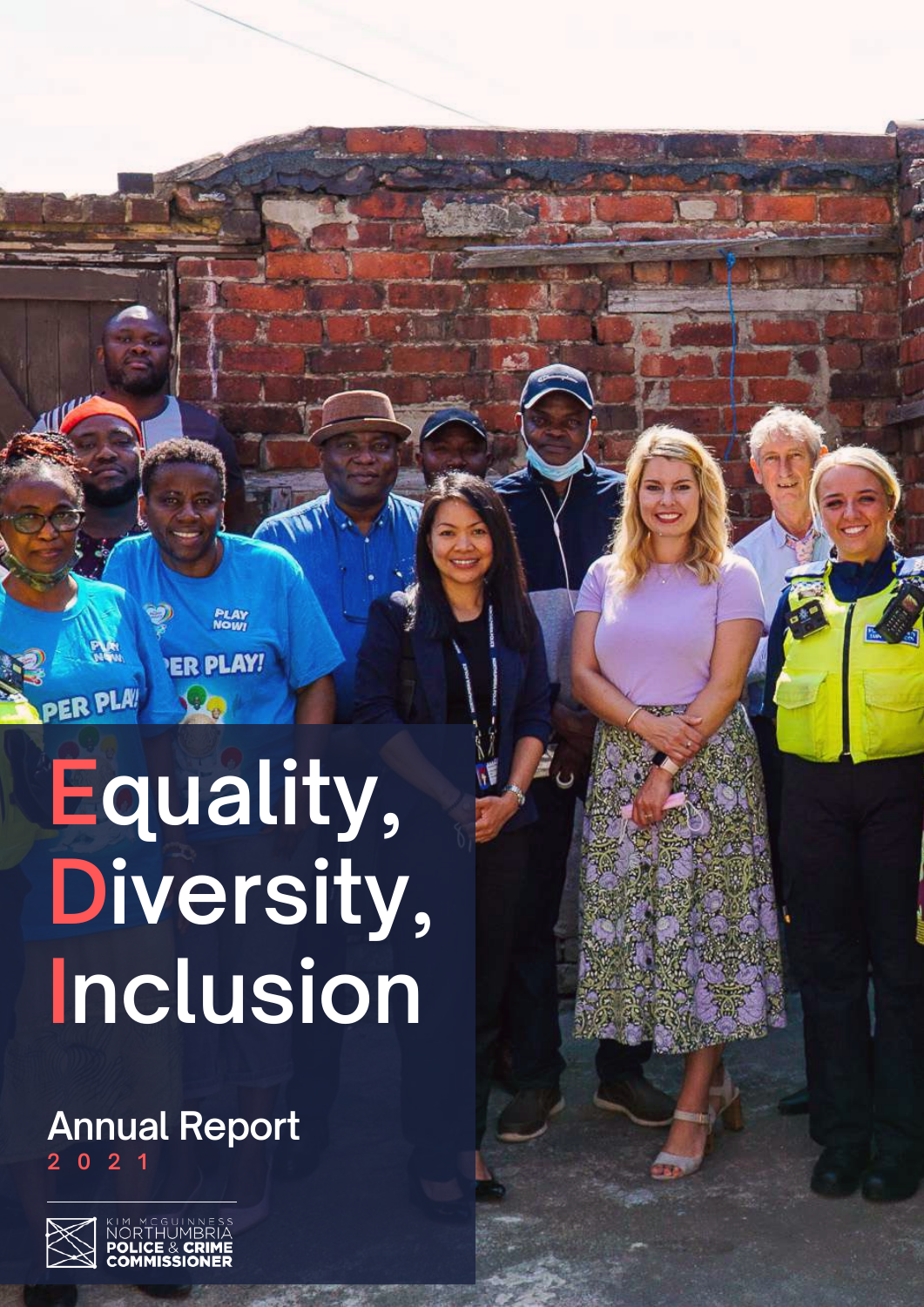# **CONTENTS**

| 3.          | <b>Foreword</b>                      |
|-------------|--------------------------------------|
| 4.          | <b>Highlights &amp; achievements</b> |
| $5 - 6.$    | Our vision & equality objectives     |
| $7 - 10.$   | <b>Working with our communities</b>  |
| $11-12.$    | <b>Our workforce</b>                 |
| $13 - 17$ . | Data & insights                      |
| $18 - 20.$  | <b>Working with partners</b>         |
| 21.         | Looking forward to 2022              |

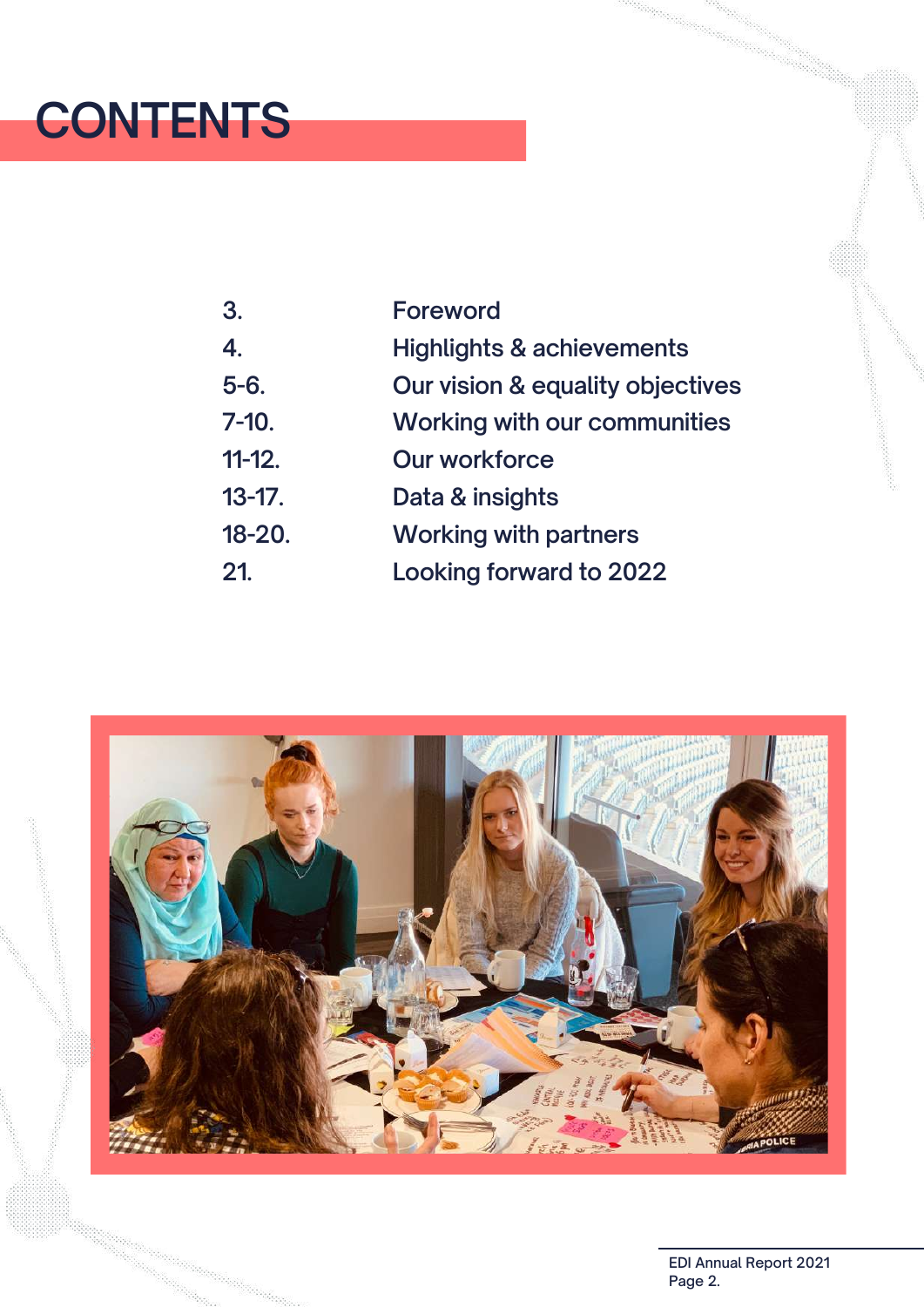

As your Police & Crime Commissioner (PCC), I am delighted to present the annual report which highlights our work in tackling inequalities and demonstrates how we are meeting our equality responsibilities.

Equality, Diversity and Inclusion (EDI) is at the heart of all that we do and I want people in Northumbria to feel safe and protected. There should be space for everyone to be themselves and not feel discriminated against and I will continue to work with the Chief Constable to make sure everyone is shown dignity and respect.

This report highlights the good work that has been undertaken to deliver the priorities set out in our EDI Business Plan to meet our equality objectives. Engaging with communities is central to our work, especially giving a voice to individuals and community groups that are least heard as it enables us to better understand their needs and to provide services that help address their issues.

It is also really important to me that we have a diverse workforce that makes the best use of their talents and where everyone can be themselves and flourish. Through their Performance Development Reviews I will ensure they have training and development opportunities which will enable them to work well with diverse communities in Northumberland, Tyne and Wear.

The pandemic has impacted some groups more than others, this has provided additional challenges in how we address vulnerability and tackle violence, but we will continue to work with the police and our partners to fight and prevent crime and improve the lives of all residents in Northumberland, Tyne and Wear. I am committed to continuing to work together to achieve the best we can for our communities.

**Kim McGuinness**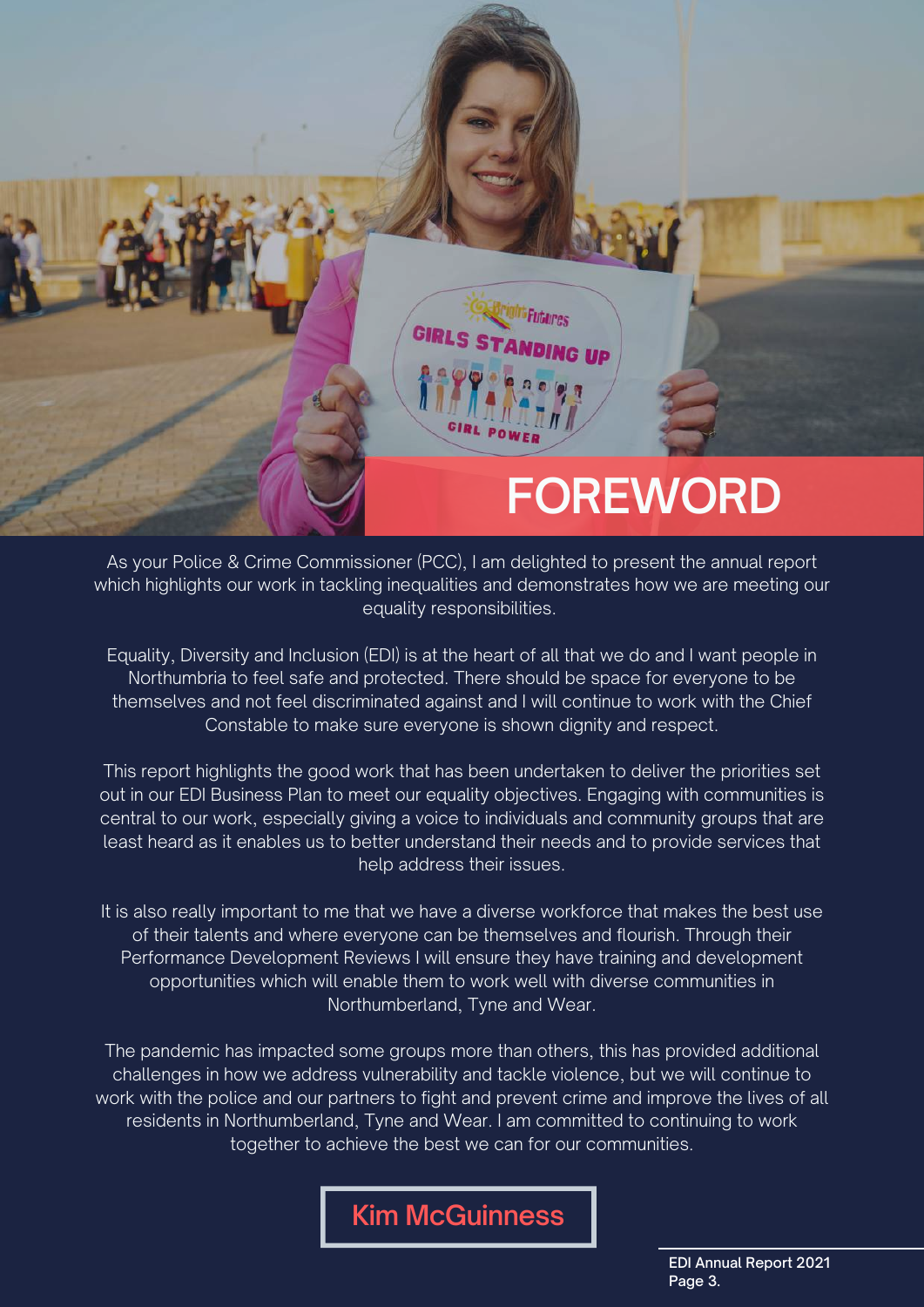# **HIGHLIGHTS**

# **& ACHIEVEMENTS**

- Ongoing engagement with our communities, ensuring their needs are understood and met.
- Funded local projects that brought diverse communities together, breaking down barriers and enabling different groups of people to get on well together.
- Established an Police Powers External Scrutiny Panel that enables community representatives to provide challenge on the use of police powers such as stop and search and use of force.
- Achieved the Disability Confident Committed level demonstrating our drive to improve how we recruit, retain and develop disabled people.
- Made excellent use of flexible working arrangements and reasonable adjustments to enable our workforce to achieve their full potential, removing possible barriers that may have arisen.
- Targeted recruitment initiatives to encourage greater diversity in our workforce and volunteer schemes such as Independent Custody Visitors and Dog Welfare Visitors.
- Trained all staff in the Office of the Police and Crime Commissioner (OPCC) in EDI, enabling them to develop their skills and understanding in tackling inequalities and discrimination.
- Completed a Victim Needs Assessment, strengthening the provision of disabled, ethnic, LGBTQ+ and gender specific commissioned services.
- Introduced more 'Ask Me' Ambassadors in diverse communities, supporting those experiencing domestic abuse, through targeted work with ethnic minority communities.
- Provided an 'easy read' version of the Police & Crime Plan, to improve access for people with learning difficulties.
- Funded 17 additional Independent Domestic Violence Advisor/Independent Sexual Violence Advisors to support those who face additional barriers to access criminal justice and services to cope and recover.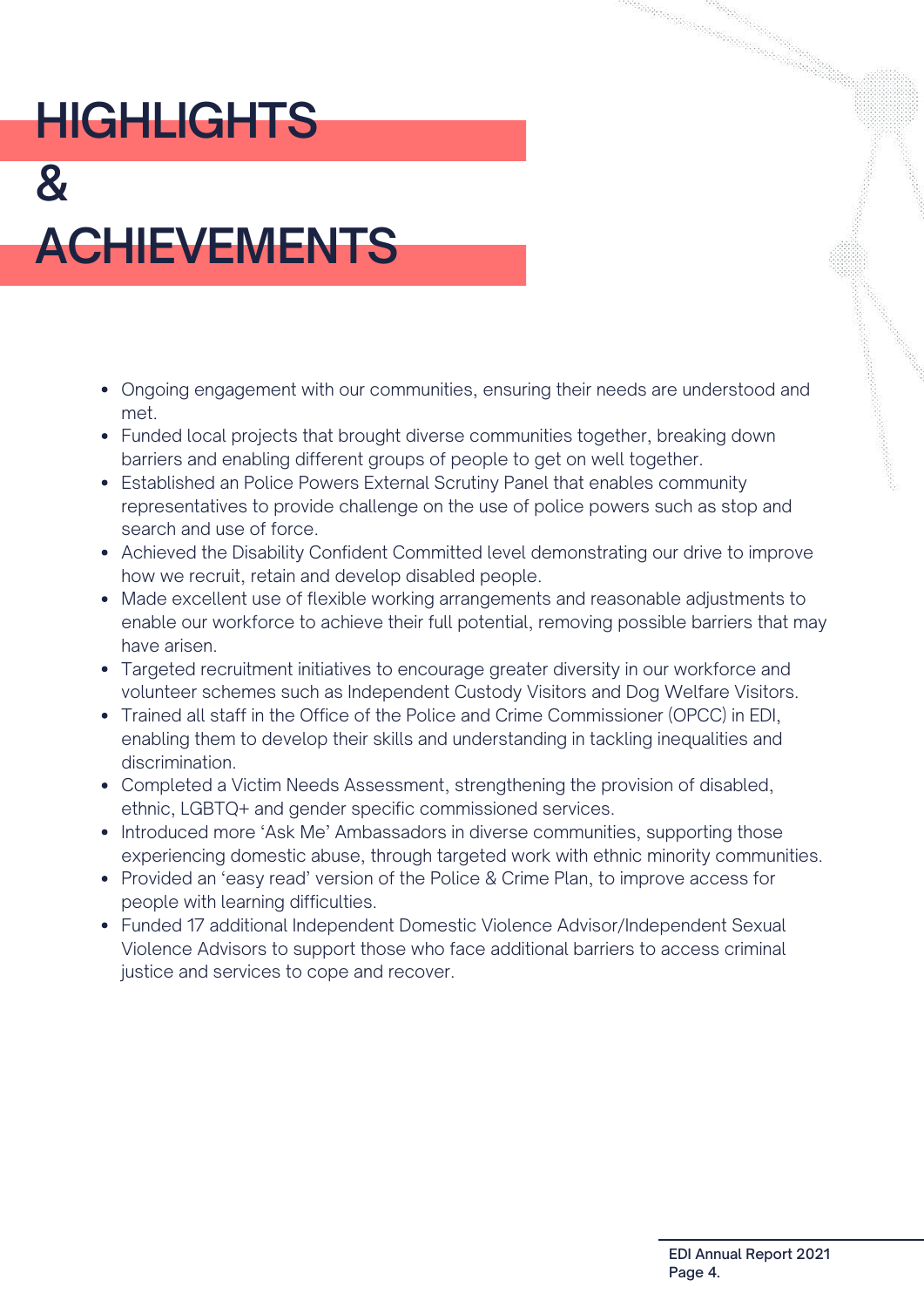### **OUR VISION & EQUALITY OBJECTIVES**

The role of the Police and Crime Commissioner for Northumbria is to be the voice of the people; improving community engagement to bring communities, local partners and the police closer together whilst holding the police to account and ensuring an efficient and effective police service.

The Office of the Police and Crime Commissioner for Northumbria is made up of 4 teams who support the PCC to carry out her role – Commissioning and Policy, Development and Delivery, Standards and Complaints, and a Violence Reduction Unit (VRU).

The public sector equality duty places a legal duty on public authorities to tackle unlawful discrimination, promote equal opportunities and encourage good relations between everyone. Delivering this duty is at the core of our business and our vision for equality.

# **1.1 Our Vision**

Our vision for equality, diversity and inclusion is one where everyone, whether a member of the public or staff is treated fairly and with respect, and has the right to the same opportunities, freedom and equal access to services.

We value and celebrate the differences of individuals and communities by embracing people's different perspectives, ideas, knowledge and culture to strengthen communities. By recognising the benefits of a diverse workforce, people can use their unique talents to provide services that meet the needs of diverse communities across Northumberland, Tyne and Wear.

### **1.2 Equality Objectives**

We aim to achieve our vision by delivering our joint equality objectives with Northumbria Police. We have listened to our communities, workforce and partners to inform and tailor the objectives to make them relevant to policing in Northumberland, Tyne and Wear, which are summarised below.

### Working with communities

Objective 1: We will provide services, which embrace diversity, providing fair and responsive services to the communities we serve.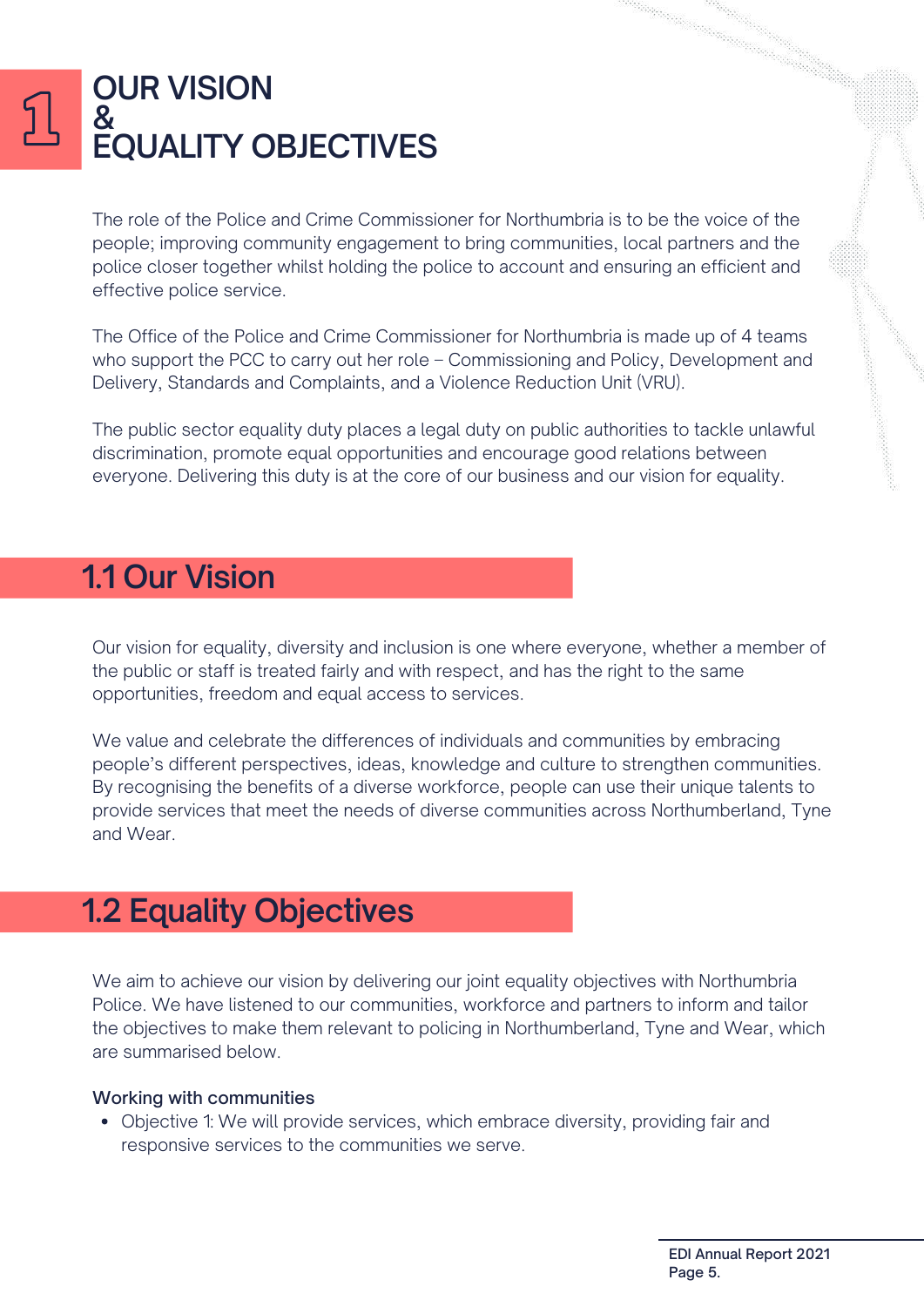### **OUR VISION & EQUALITY OBJECTIVES**

### Our workforce

Objective 2: We will commit to have a workforce that is representative of the communities we serve, provide an inclusive working environment and ensure all staff have similar opportunities to develop their potential.

### Data and insights

Objective 3: We will continually review our efforts through targeted intelligence gathering and analysis to promote a culture of continuous improvement to deliver better services to our communities.

### Working with partners

Objective 4: We will ensure a coherent vision of equality which sits within the wider business framework and is shared and owned by us, our leaders, our workforce and partners.

# **1.3 Strategic Fit**

Following extensive consultation with communities and local partners, the Police and Crime Plan was refreshed that focuses on the priorities of preventing crime, fighting crime and improving lives. The equality objectives sit within the wider context of the Police and Crime Plan.

The Association of Police and Crime Commissioner's (APCC) have developed an Equality Framework for PCCs and their Offices which focuses on four key areas:

- Understanding and Working with your Communities
- Leadership and Organisational Commitment
- Responsive Services
- Diverse and Engaged Workforce.

Following a mapping exercise, the OPCC have ensured that the key priorities in our EDI Business Plan match with those in the Equality Framework so we are confident that we are addressing all areas that have been highlighted by the APCC.

Vision 2025 sets out Northumbria Police's road map for policing in the coming years. It is helping shape decisions around transformation and ensures EDI is truly embedded into the Police's workforce and into the services they provide. Whilst there is a commitment to understand disparity within policing, there is a strong desire to work with partners to eliminate it and create a truly diverse and inclusive service.

The following section of the report provides a wide range of examples of our work over the last year.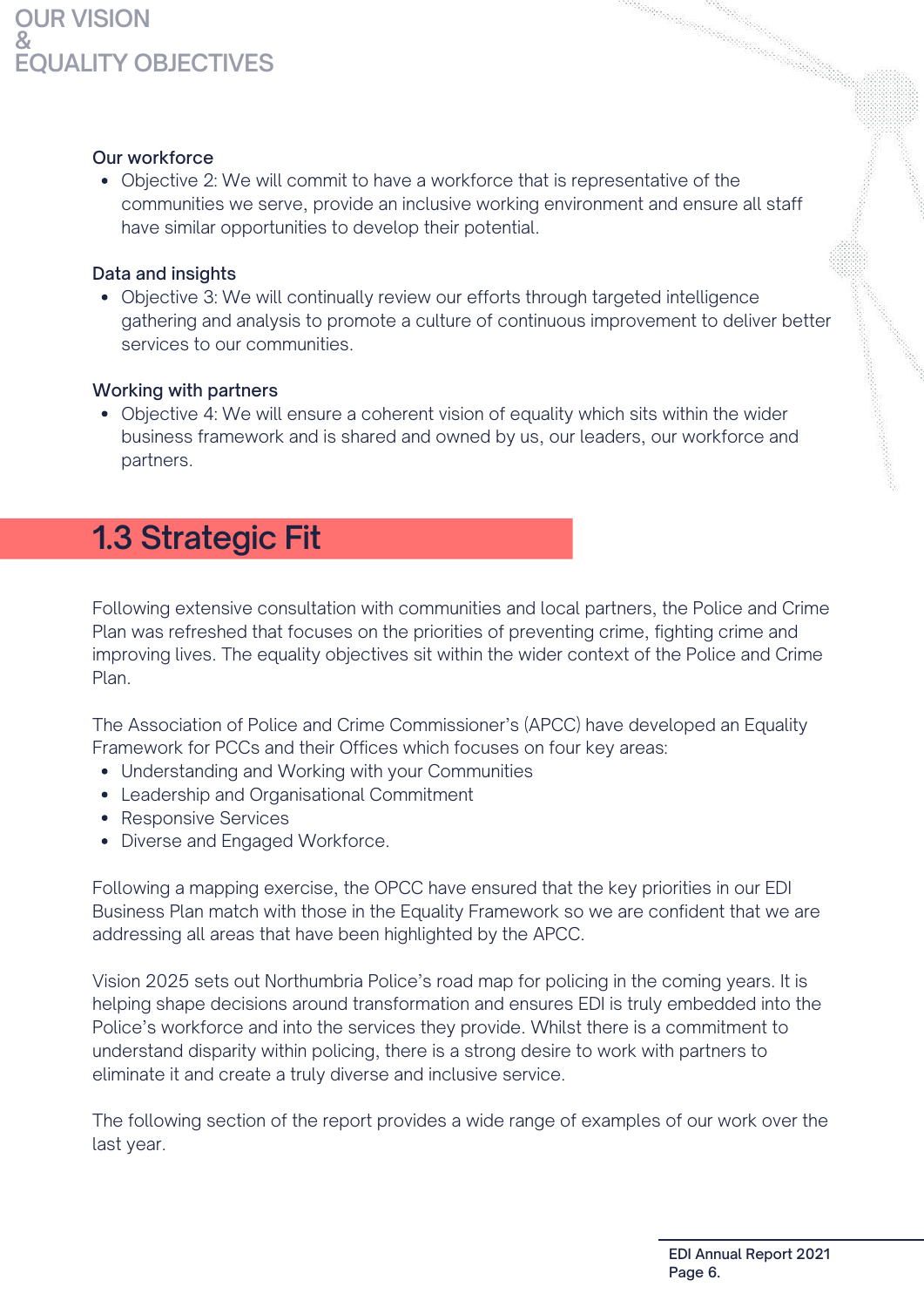

Working with and understanding our communities helps inform the PCC'S equality objectives and other priorities, as outlined in the Police and Crime Plan, as the examples below demonstrate.

# **2.1 Connecting with our communities**

By engaging with and listening to our communities, a Communications and Engagement Plan was developed to ensure the OPCC supports and delivers services that meet the needs of our diverse communities. The PCC will continue to meet with different groups regularly to build trust and confidence so that open and honest conversations can take place, leading to last change.

In her commitment to independent scrutiny, the PCC invited members of diverse communities with lived experience of being stopped and searched to join the Police Powers External Scrutiny Panel. This has ensured panel members provide robust challenge and oversight to the disproportionate use of police powers, on stop and search and use of force.

The VRU focus their engagement in areas most in need, where there are high levels of crime and anti-social behaviour. They work with individuals with 'lived experience' to better connect with communities and improve their access to services and support at the earliest opportunity. By funding community hubs such as Thrive in Beacon Lough East in Gateshead, the VRU engages with families on matters such as debt, accessing education, domestic abuse support, mental health concerns and much more.

An easy read version of the Police and Crime Plan was produced to ensure people with additional needs can access it and the policy on the police complaints process is being converted into easy read with the help of Skills for People, a user led voluntary organisation supporting disabled people.

### **2.2 Community cohesion & preventing extremism**

In the Police and Crime Plan, the PCC has committed to support all efforts to work with partners to strengthen relations, understand issues and improve cohesion. She awarded funding to the West End Women and Girls Centre to deliver its Edible Elswick Garden Neighbours' project, which brought together different groups of people, by providing gardening activities. This resulted in increased pride in the local area, breaking down barriers, reducing the impact of crime and increasing resilience and community cohesion.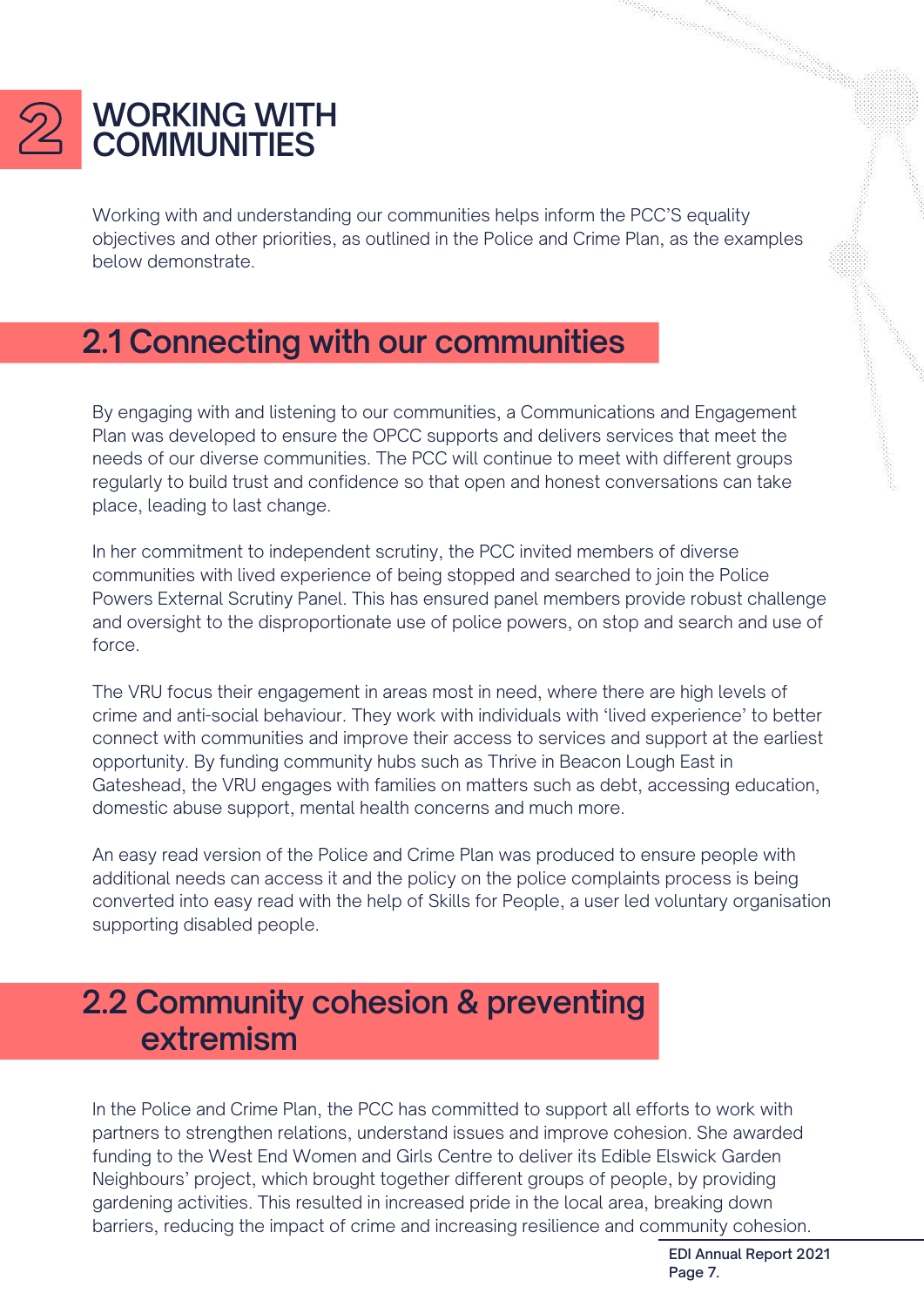As well as actively tackling extremism, Northumbria Police continues to build on collective efforts to prevent vulnerable people from being drawn into extremist activity. The Northern Vulnerability Support Hub has specialist mental health professionals and continues to operate remotely to provide valuable advice on how best to work with those who need the necessary help and support.

# **2.3 Hate crime**

In line with the national picture, unfortunately we have seen hate crime rise in recent years. In 2021, Northumbria Police recorded 2,885 hate crimes and 1,709 hate incidents, in both sets of data, racially motivated hate crimes and racially motivated incidents are in the majority although there has also been an increase in homophobic and disability hate crime. 78% of hate crime victims surveyed by the Public Insight team at Northumbria Police were satisfied with their whole experience of the service.

The PCC is proud to have funded Connected Voice Advocacy Service since 2017 to provide support to victims of hate crime, as it was the first service of its kind in the country. Their innovative approach is impressive and their collaboration with other voluntary sector organisations is extremely strong. They continue to give some of the most vulnerable and marginalised people in our communities a voice, provide invaluable support and guide them through the complex Criminal Justice System. There is clear evidence of the positive impact of the service on victims of hate crime and they campaign tirelessly for policy change that will better meet the needs of victims.

Our fight against hate continues and we are determined to bring about positive change. Northumbria Police works with partners through Hate Crime Tension Monitoring groups, where local issues are identified and partners working together, intervene to prevent and reduce further incidents.

During the pandemic, there has been an increase in online hate. The police are improving their knowledge and understanding of technical issues involved in finding out who is responsible for hate sites and proving who is responsible for hate material.

The OPCC has worked with Northumbria Police, third sector partners and communities on a range of activities such as the promotion of the Hate Crime Champions Scheme, to challenge intolerance and hate, promoting diversity and inclusion - Hate Crime Champions continue to be recruited.

Digital Voice for Communities received funding from the OPCC to produce two short films on Disability and Race Hate Crime which highlighted the experience of people who had been victims of hate crime. The films which are on You-Tube help to identify what help and support is available to victims of hate crime.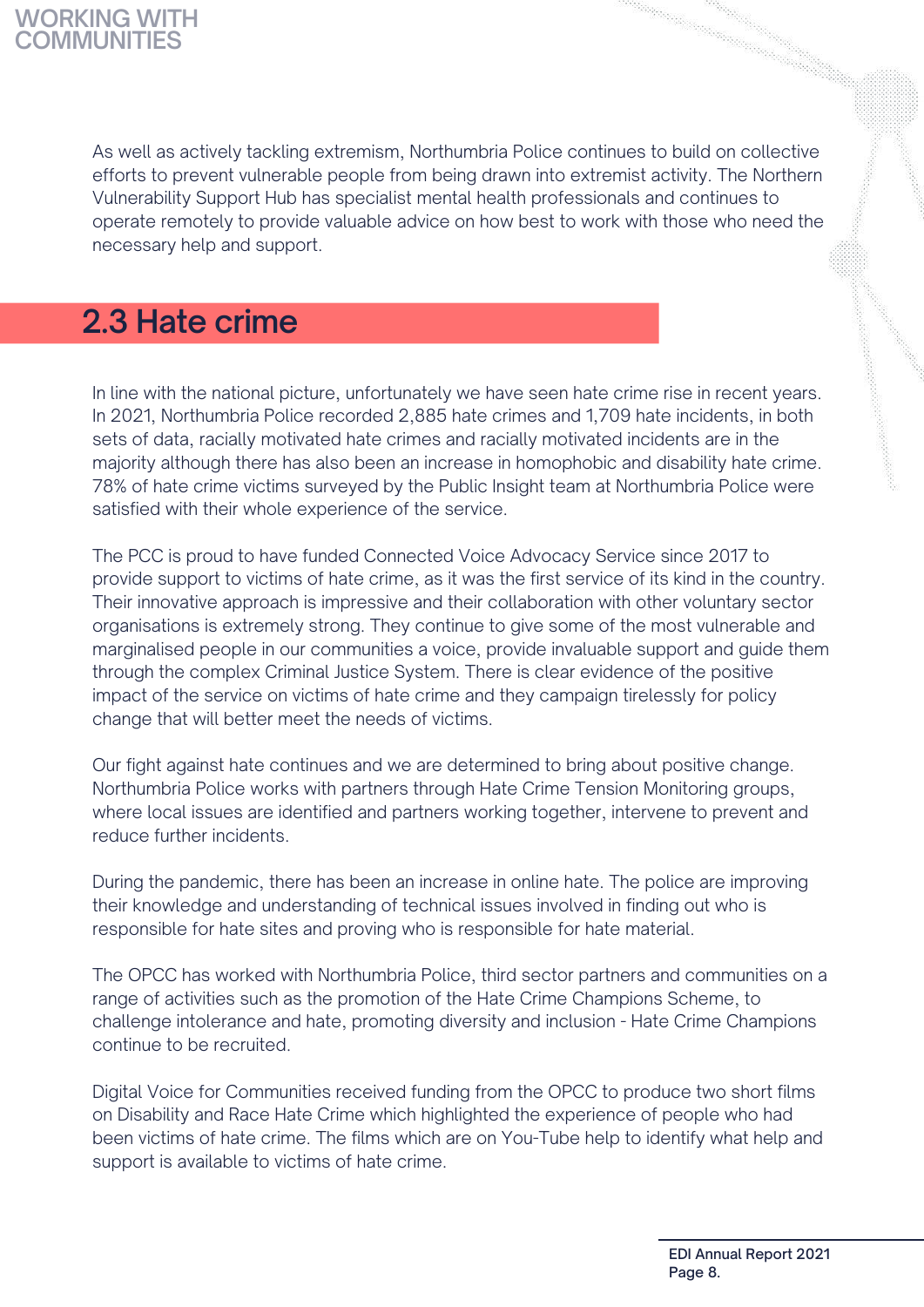The PCC scrutinises performance data on satisfaction levels of victims of hate crime and the work undertaken by the police to support victims. Improved levels of reporting reflects increasing confidence of victims to come forward, testament of the strong partnerships that exist between the OPCC, Northumbria Police, partners and community groups.

The Law Commission reviewed the hate crime legislative framework and my office contributed to the public consultation on the proposals to extend legislative protection for further groups including women, sex workers and homeless people. Whilst the Commission has recommended that they should not be added as a protected characteristic, we are committed to improving the lives of those most impacted by hate crime.

# **2.4 Commissioning of services**

### Supporting Victims Fund

Supporting victims of crime to recover from their experience to get their lives back on track. Service providers are reporting improved outcomes for the victims they are supporting, such as:

- Increase in mental health support which could be due to difficulties people face in getting the right mental health support or because there is a lack of services.
- A large number of services are continuing to reach out to ethnic minority victims and are targeting their promotion to diverse communities.

Connected Voice has been commissioned to deliver direct advocacy casework and emotional support to people who have experienced, are at risk of or are affected by hate crime.

We are challenging our services through grant monitoring and grant surgeries to ensure that they are proactively promoting their services in face to face meetings and on social media to extend their reach into diverse communities.

### Specialist support for Domestic Abuse/Sexual Violence victims

We undertook a needs assessment and found there were gaps in service provision for those facing additional barriers to accessing criminal justice and/or accessing specialist support to cope and recover including children and young people and victims living in rural communities and those with learning disabilities and LGBT+ victims. Funding from the Ministry of Justice Independent Domestic Violence Advisor/Independent Sexual Violence Advisor (IDVA/ISVA) Fund has enabled us to create 17 additional posts, with 297 victims benefitting.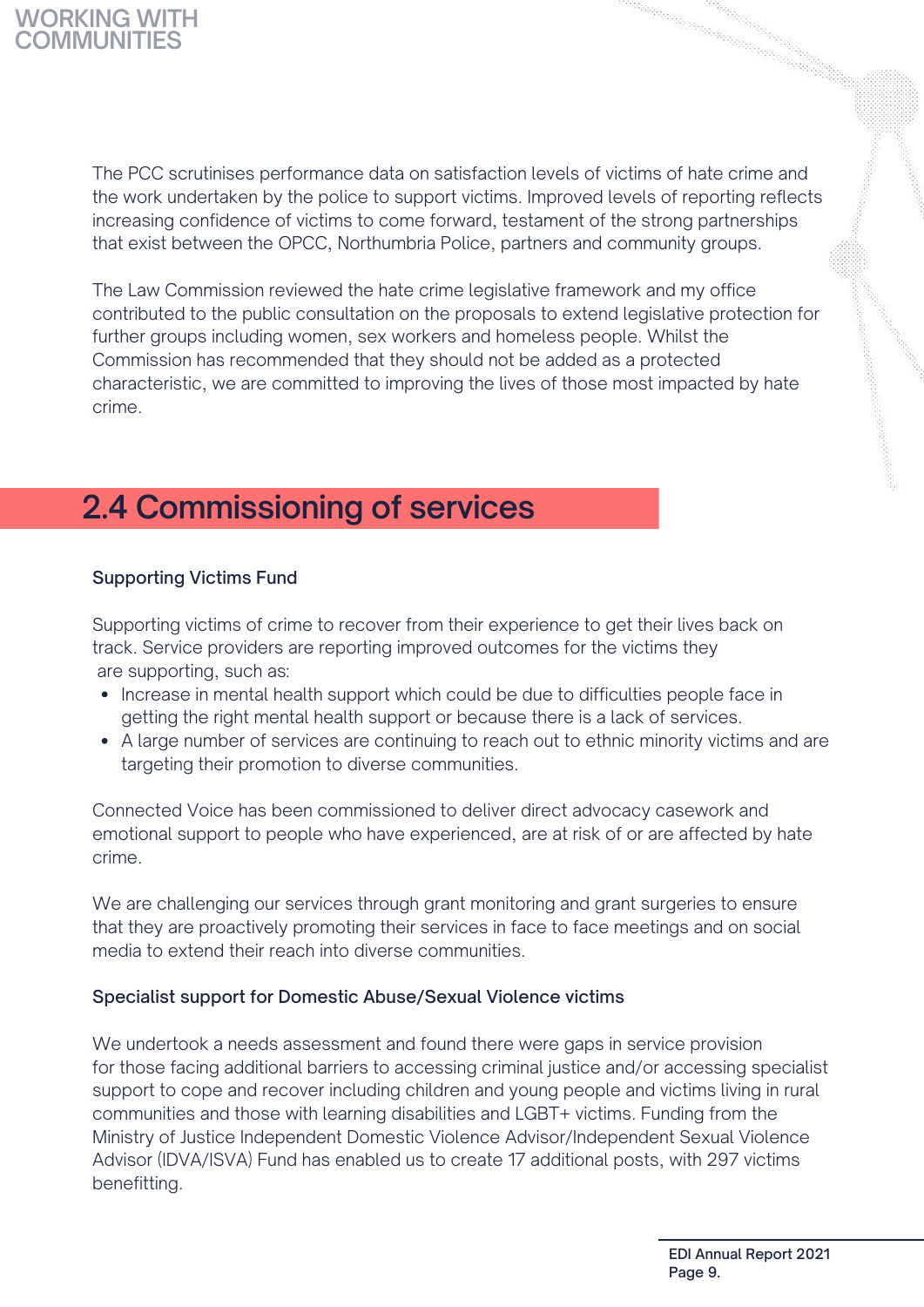

This fund has enabled the Angelou Centre to employ an IDVA who provides multi-lingual and trauma informed support to ethnic minority domestic abuse victims and an ISVA is funded to provide multi-lingual and needs based support to high risk ethnic minority survivors of sexual violence. They work closely with the Police and the Crown Prosecution Service to increase sexual violence disclosures.

### Uplift fund for domestic abuse and sexual violence services

Using the Ministry of Justice Uplift Fund, Being Woman, a Northumberland based charity working with refugees, asylum seekers and ethnic minority victims, has helped survivors of abuse by providing them with digital and Wi-Fi devices to enable them to receive and engage with support.

Apna Ghar in South Tyneside has used the funding to increase its capacity to support women from ethnic minority backgrounds, lacking in confidence to engage with the police, courts, social services and other agencies, by providing culturally sensitive services.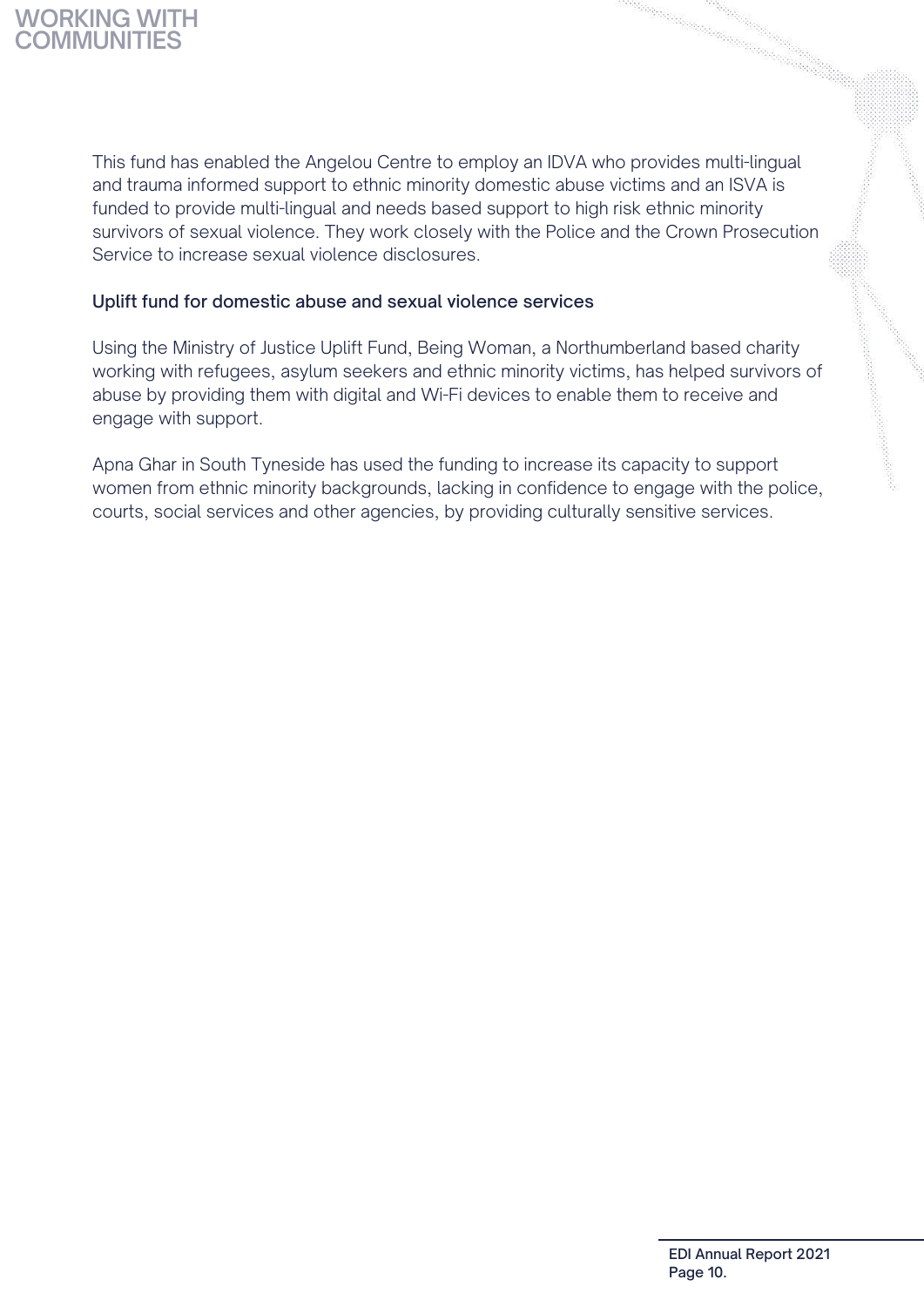

The OPCC has a diverse and engaged workforce which has opportunities for learning and development, ensuring staff are knowledgeable about the diverse needs of our local communities and are well trained in key aspects of equality and diversity, as the examples below demonstrate.

# **3.1 Recruitment and retention**

### OPCC Workforce development

The OPCC has produced a Workforce Development Plan which ensures the way we recruit is supportive and open to all. The plan includes a training programme which is improving the staff's knowledge and awareness of diverse cultures and EDI issues and a formalised approach to Performance Development Reviews is developing our staff

### Northumbria Police Uplift

The Commissioner serves as the Association of Police and Crime Commissioner's (APCC) portfolio lead on workforce and is a fierce advocate for the Uplift programme which, in Northumbria Police has resulted in 267 additional police officers, an increase of 8.5% from 3,145 officer to 3,412.

A Positive Action Programme which was developed to increase the representation of people from ethnic minority backgrounds has proved very positive. As of September 2021, a total of 3.12% declared their ethnicity as being from an ethnic minority background, which is an increase from 2.11% in September 2020.

The APCC have included this example of Northumbria Police's Positive Action Programme onto their Notable Practice and Knowledge Share Platform, citing this as an example of best practice for Police and Crime Commissioners and their offices to consider.

### **3.2 Our volunteers**

A targeted recruitment drive through advertising with our local universities, voluntary and community groups has increased the diverse make up of our Independent Custody Visitors and Dog Welfare Visitors. This has helped to broaden the range of skills and experience of the volunteers.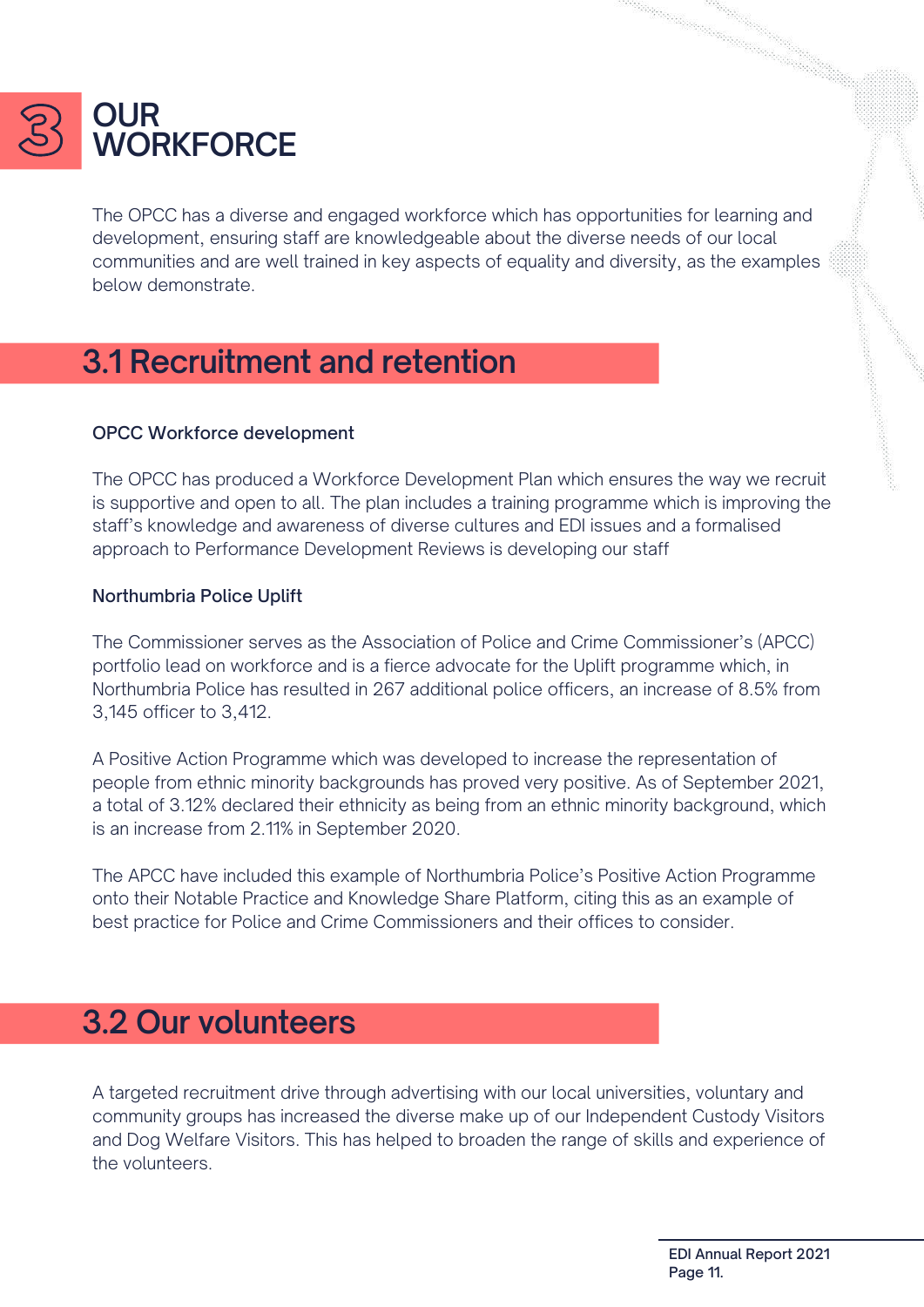

# **3.3 The Disability Confident Scheme**

The OPCC has been accredited as a Disability Confident Committed Employer as we have committed to and are taking action to improve how we recruit, retain and develop disabled people. We are developing an action plan which will enable us to achieve the next level, which is a Disability Confident Employer.

# **3.4 Flexible working & reasonable adjustments**

The OPCC have made excellent use of flexible working arrangements and reasonable adjustments to enable our workforce to achieve their full potential, removing potential barriers that may have arisen. During the pandemic, managers have carried our regular reviews with their staff to ensure they are able to work from home and have also focused on health and wellbeing issues.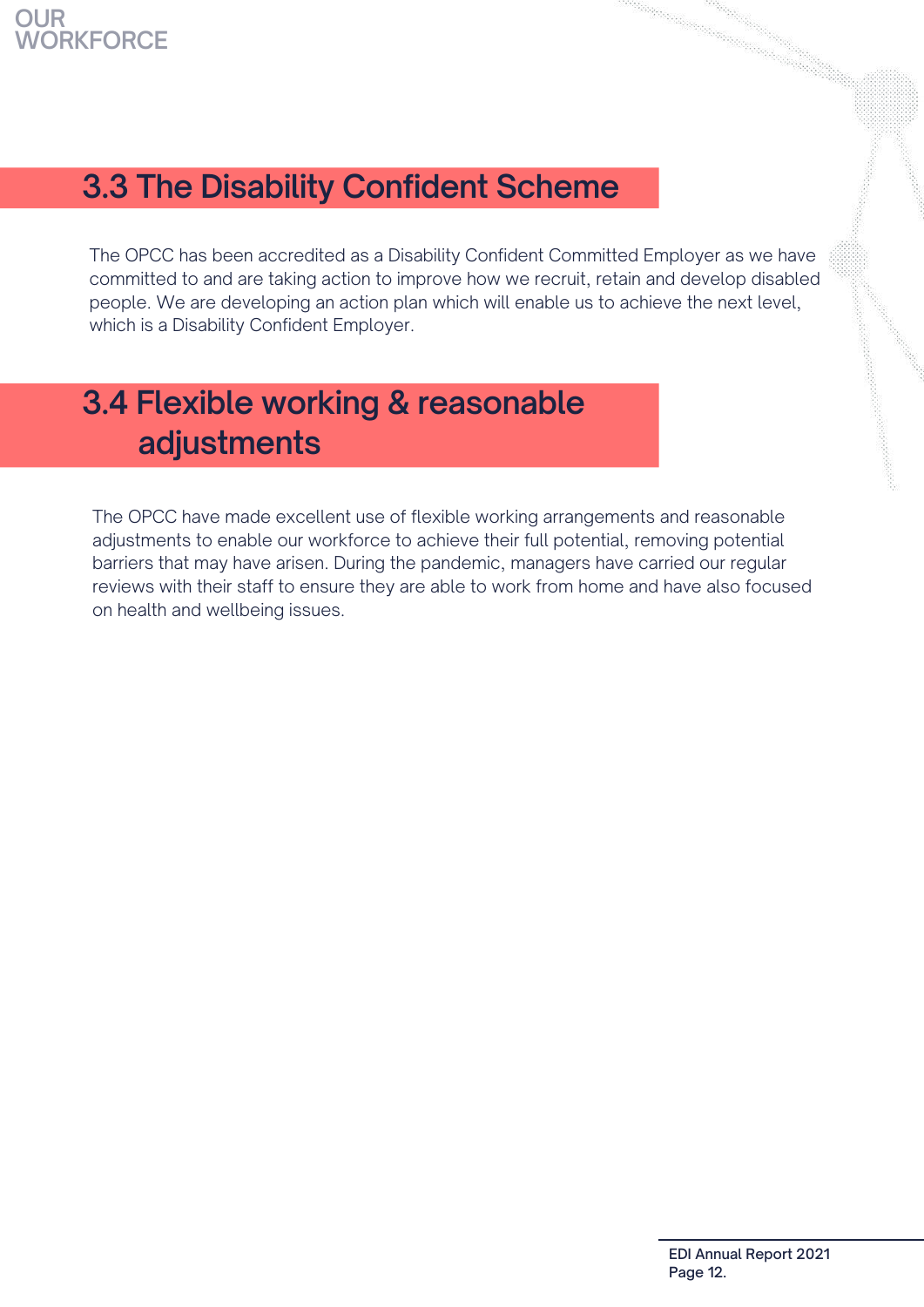

The OPCC uses monitoring data and public feedback to improve access to services and to ensure the diverse needs of our residents are met, as demonstrated below.

# **4.1 Holding Northumbria Police to account**

The PCC has strengthened and ensured effective governance and accountability of Northumbria Police. She has undertaken a review of the scrutiny programme to tackle disparity in policing and reported to communities, what action is being taken to address inequalities.

# **4.2 Police Powers - Stop & Search and Use of Force**

For Stop and Search, the performance data for Northumbria Police up to September 2021 highlighting:

- A reduction in stop and searches compared to the same period in 2020, including a decrease in stop and searched against black and Asian subjects.
- An increase in the percentage of searches having sufficient grounds (91%) compared to the same period in 2020 (87%).
- A decrease in the stop and searches disparity ratio of ethnic minority individuals (from 1.9 to 1.4) compared to white individuals for the same period in 2020.

For Use of Force, the performance data up to 2021 highlighting:

- An increase in the proportion of black people that were more likely to have force used on them than white people compared to the same period in 2020 (2.7 to 3.4).
- Black people are 2.5 times more likely to have tasers used on them compared to white people (compared to 2020/, this has reduced from 5 times more likely).
- A decrease in the number of black individuals (2.7%) injured or hospitalised compared to white subjects (4.2%)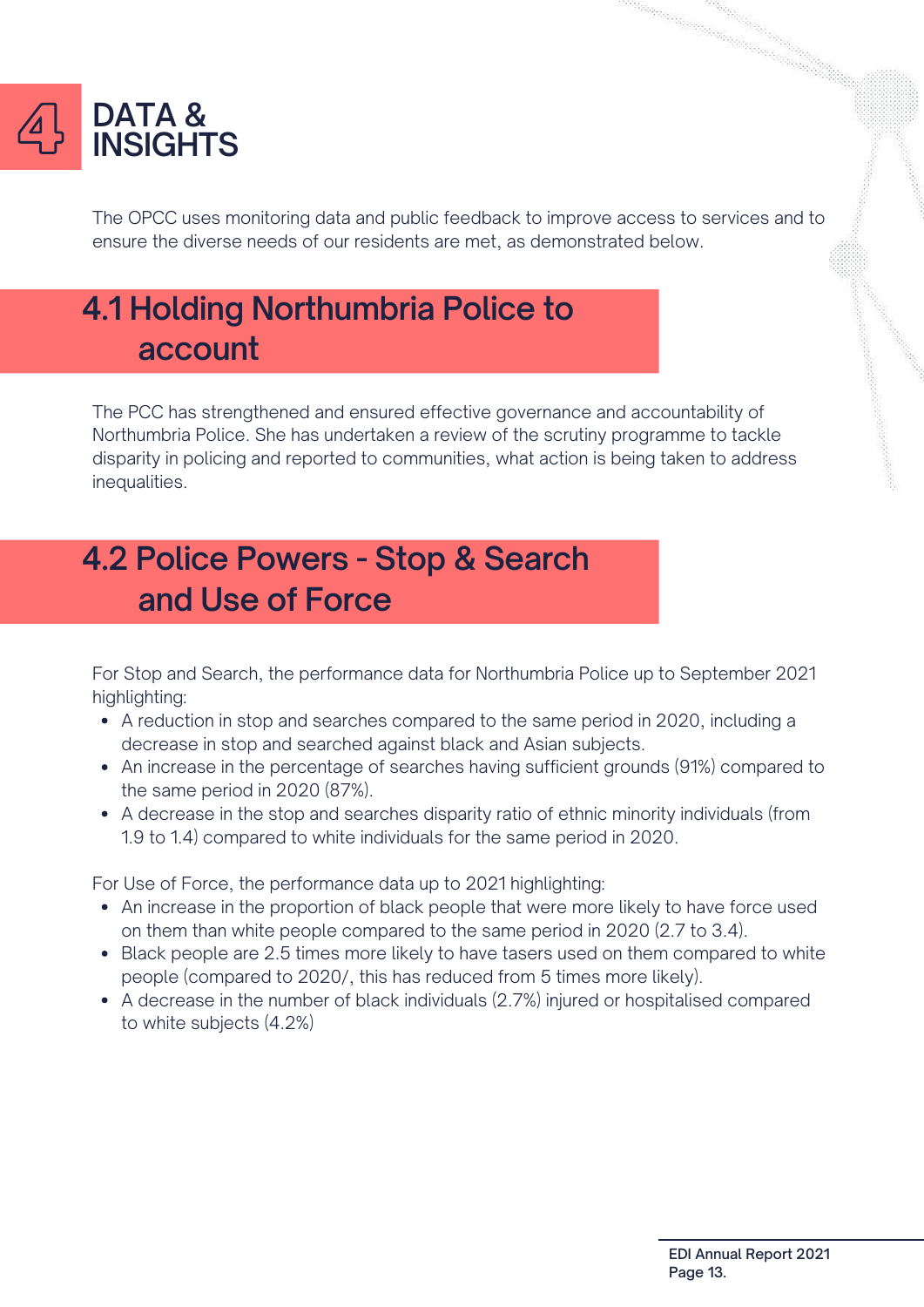# **4.3 Police Powers External Scrutiny Panel**

In July 2021, the OPCC established our Police Powers External Scrutiny Panel comprising a diverse mix people who represent communities within Northumberland, Tyne and Wear, to provide constructive oversight, discussion and challenge to stop and search and use of force.

Through the contribution of panel members, the force have reviewed their training for officers to make sure it includes an input on cultural competency; they have also improved the recording of stop and search and use of force encounters to address disparity.

The APCC have included Northumbria Police's scrutiny of stop and search and use of force onto their Notable Practice and Knowledge Share Platform, citing the development of the Police Powers External Scrutiny Panel and the internal arrangements for addressing trends and disparity as examples of good practice.

# **4.4 Violence Reduction Unit Strategic Needs Assessment**

The Violence Reduction Unit (VRU) continually review and develop our Strategic Needs Assessment which brings together partnership data which enables us to identify areas that most need our attention and to shape how actions are delivered. To support continuous improvement, the VRU have also developed a Public Health Action Plan which aims to increase the contribution of community representatives and service users in shaping how future actions will be delivered.

# **4.5 Theory of Change**

The VRU have used the Theory of Change initiative to improve daily practice by reflecting on what we do, how to measure success and to consider what works and how. This approach was taken to work with HM Prisons, the Probation Service, Department of Work and Pensions and Housing to improve the experience of prison leavers, resulting in partners working together to ensure future work centres on the needs of, and will benefit prison leavers.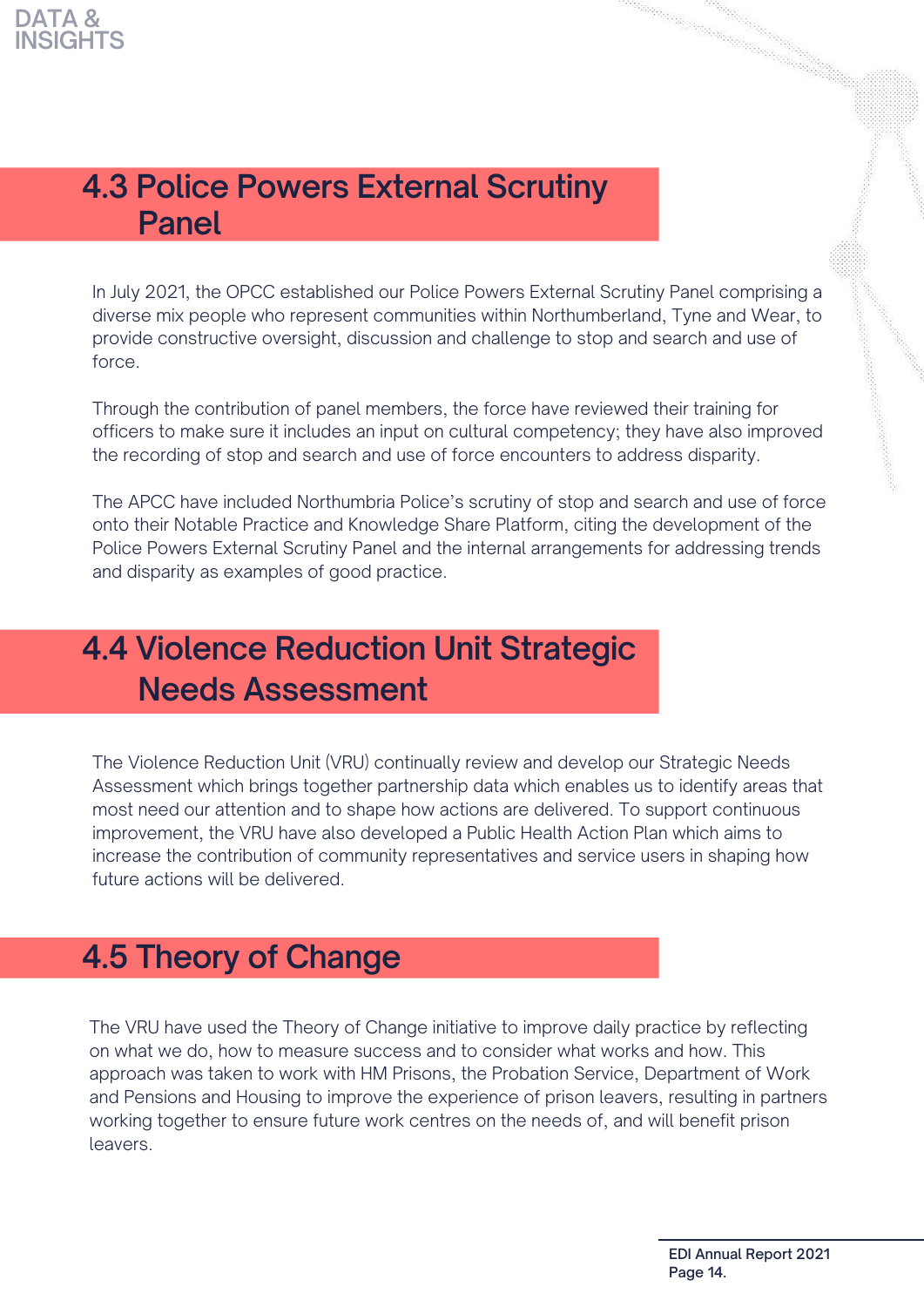

# **4.6 OPCC Data and insights collection**

The OPCC worked with Northern Pride to understand issues facing the LGBTQ+ community and the findings from the consultation resulted in the following recommendations which the force are now working to deliver:

- 1. Improving confidence in the community that the police will respond effectively to a report of hate crime or incident
- 2. Police and partners to work with the community to increase the reporting of hate crime and incidents
- 3. The need to raise awareness of local support services available for victims of crime.

A similar exercise was conducted to understand issues facing our communities' senior citizens which our office and Northumbria Police are now working towards delivering.

- 1. The respondents' feelings of safety was higher than those reported within other sample groups that we had surveyed.
- 2. Residents, in the main, have trust that the police will deliver on their priorities which include increased visibility, tackling anti-social behaviour and dangerous driving.
- 3. Residents would like more local support services or organisations for older members of the community although the majority would know how to get help should they be a victim of crime.

The OPCC also conducted some research into the state of youth services, with 111 organisations responding to the survey which found:

- 71% of youth organisations have seen their funding cut or reduced since 2011. 1.
- Majority of organisations rely on grants from alternative funders as their main source of 2. funding as local authority funding has been reduced significantly.
- 3. Short term funding creates problems in recruiting and retaining quality staff.
- 57% of the organisations are supporting more young people than 5 years ago 4.
- 78% of organisations are working with more young people with poor mental health. 5.
- Most organisations are aware of young people who are vulnerable to County Lines. 6.

The PCC is using the key findings of the survey to lobby government to get more funding for youth services and to secure long term commitment for VRUs.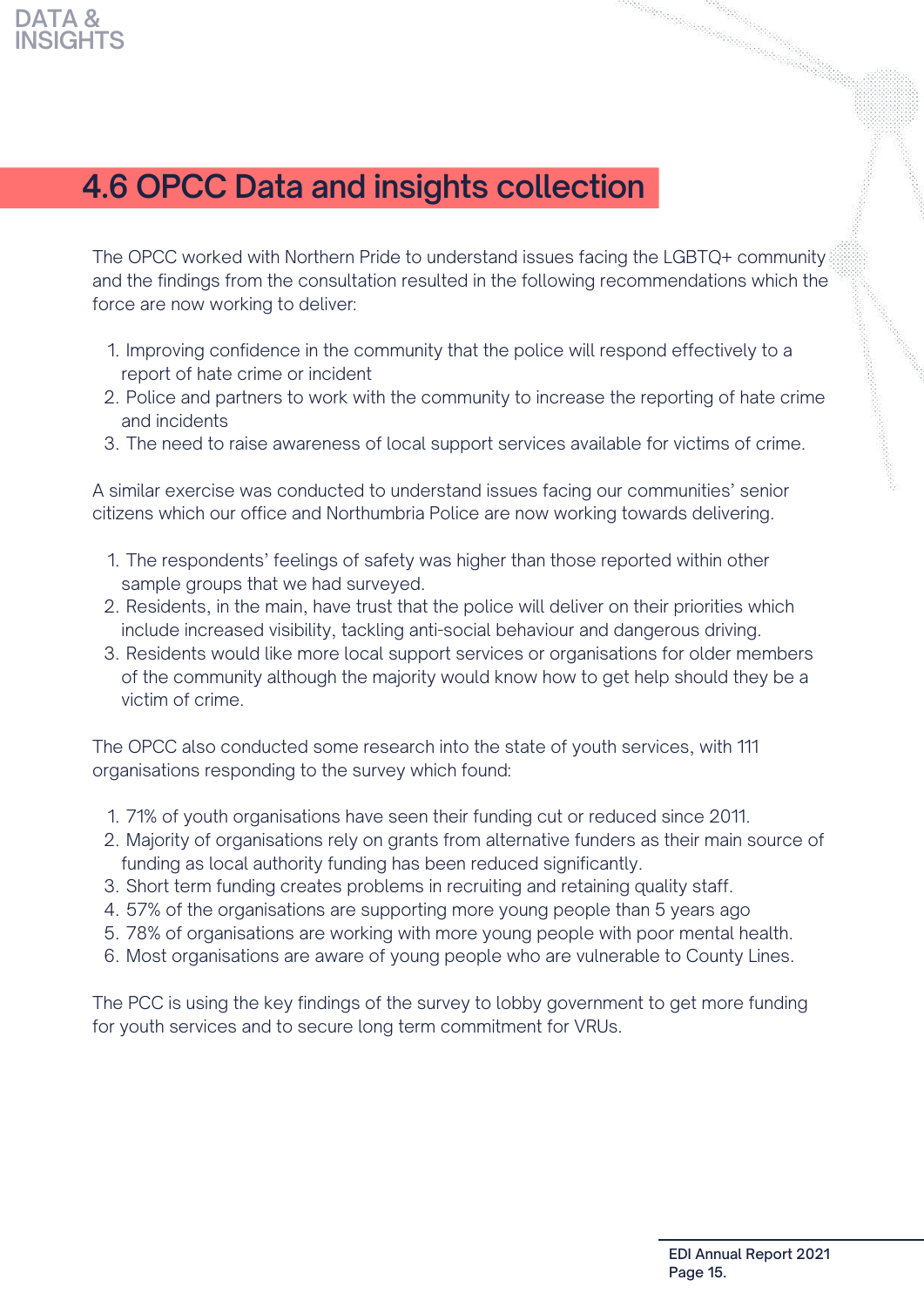

# **4.7 Victims Needs Assessment**

The PCC felt it was timely to carry out a revised regional needs assessment to further help improve our understanding of victims' needs and to provide an up to date picture of how victim services are performing across the region, in order to enhance delivery of services.

# **4.8 Victims satisfaction & victims experience insights**

In her scrutiny role, the PCC has committed to achieving better outcomes for victims. Northumbria Police's victims satisfaction data has remained stable, with data (in September 2021) showing that 84% of crime victims recorded being satisfied with their services as a whole.

To get an independent understanding and advice on these areas, the OPCC has established a Victims and Witness Service Improvement Board and a Focus Group, represented by victims and witnesses from different crime types and thematic specialists from across the Criminal Justice Service. This new model of engaging and updating victims, will include bespoke engagement to meet specific needs and a self-service portal for victims to access formation as well as focusing on how services delivered to victims of crime can be improved.

# **4.9 The PCCs response to Police Super-Complaints**

A super-complaint is made by a designated body that a feature of policing may be harming the interests of the public.

### Police data sharing for immigration purposes

A Task and Finish group was established between the PCC, Northumbria Police and the Angelou Centre to address recommendations from Liberty and South Black Sisters' supercomplaint that victims of crime, with an insecure immigration status, were afraid of reporting crime to the police in case their information is shared with the Home Office. The group have produced a guidance document on the rights and entitlements of migrant survivors of violence and abuse and identified specialist services who support victims with insecure immigration status.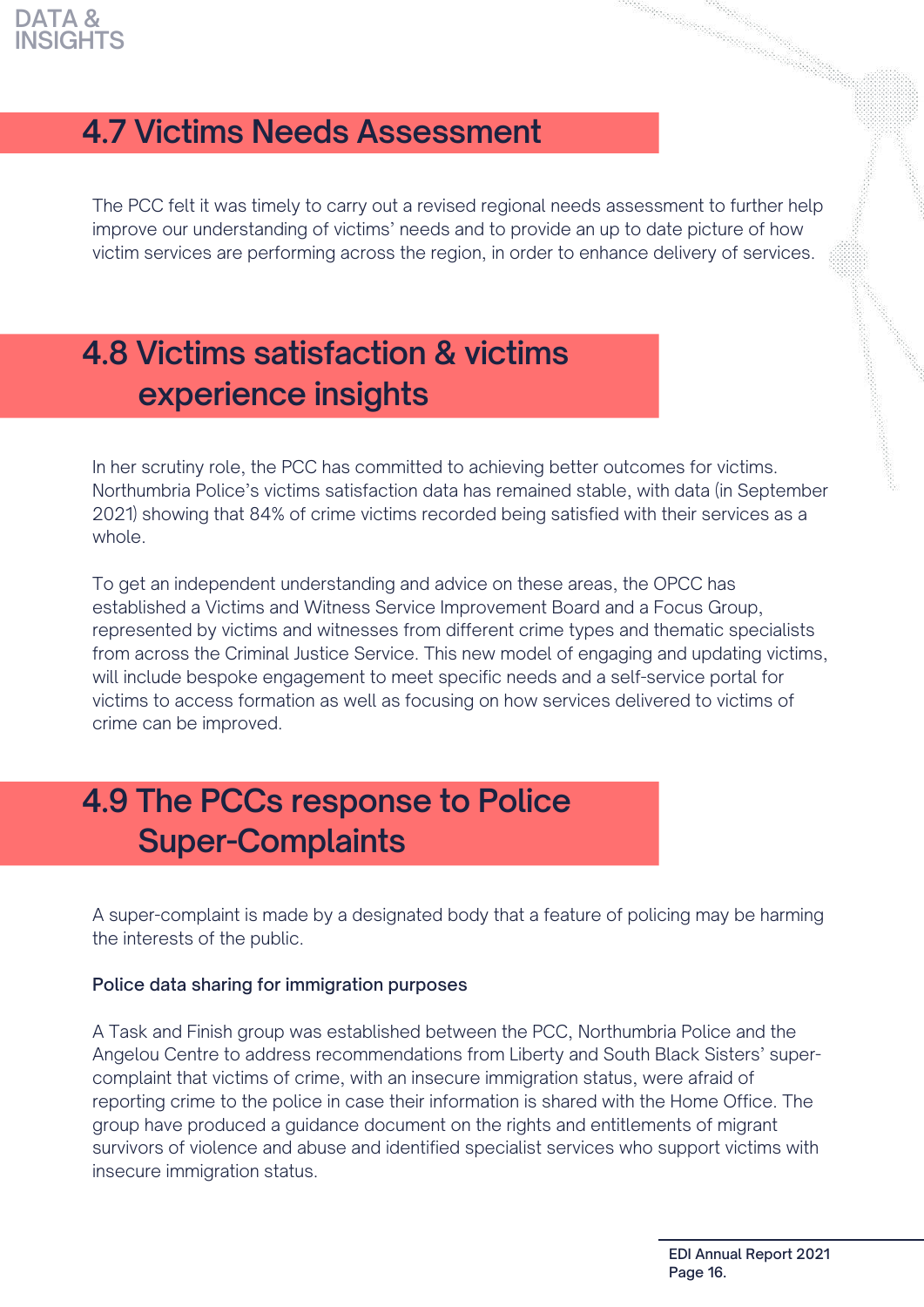

### Police response to victims of modern slavery

Hestia raised concerns regarding how police identify, deal with and support victims of modern slavery, and how modern slavery crimes are investigated. In some circumstances, officers are not able to recognise signs of modern slavery, victims can be treated as criminals and investigations are not adequate. The Liberty Project, provided by Changing Lives which offers support to victims of modern slavery, is based within the Northumbria Police Exploitation Hub, alongside Northumbria Police, local authorities and health services. The Hub is recognised as a model of national best practice, addressing all forms exploitation and helping victims to recover.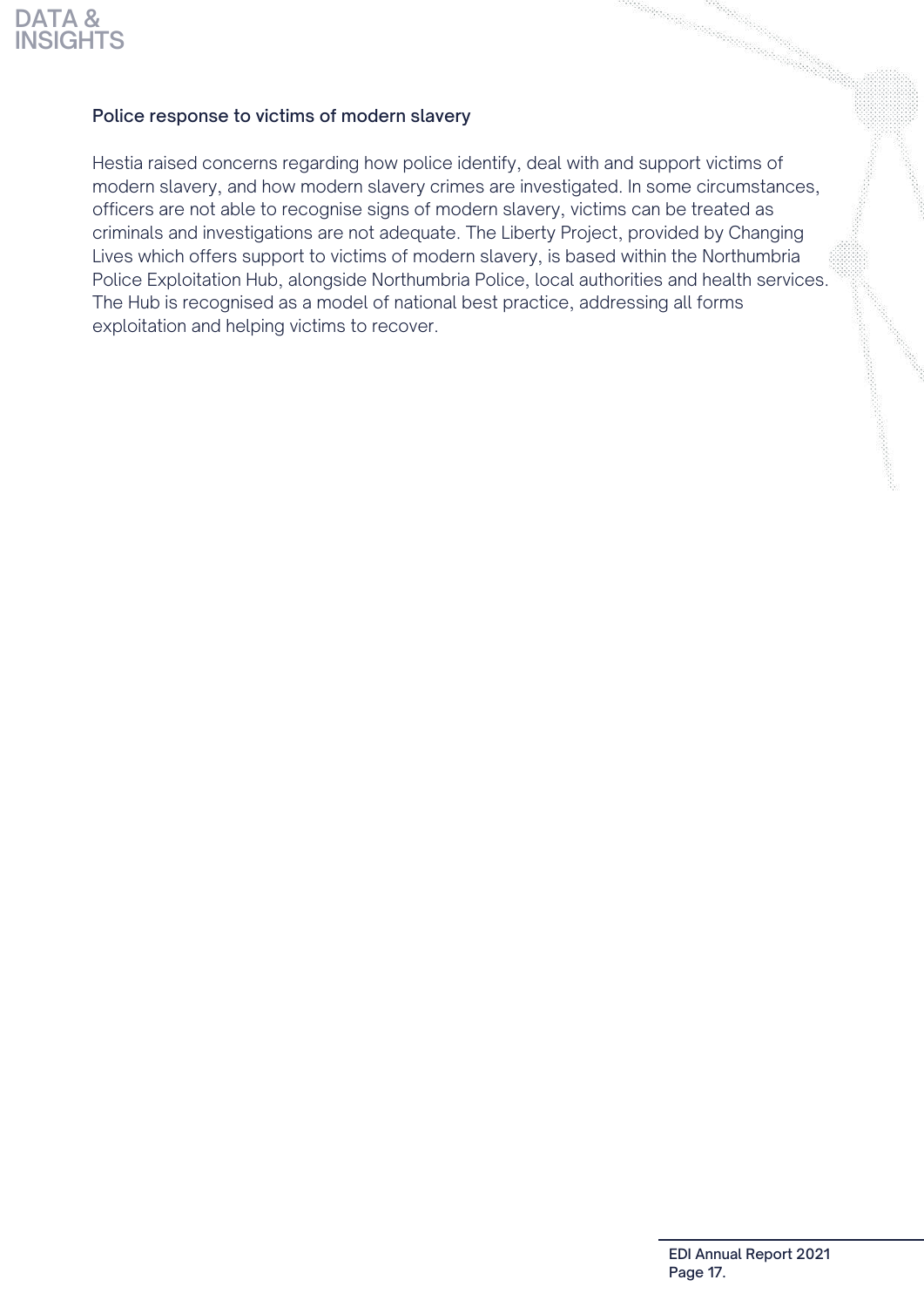

The OPCC works with partners in the public, private, community and voluntary sectors to drive progress on the equality objectives, as demonstrated below.

# **5.1 Domestic abuse - Ask Me Ambassadors**

Due to the significant increase in domestic abuse during the pandemic, the VRU targeted work to increase 'Ask Me' Ambassadors in diverse communities, supporting those experiencing domestic abuse which has proved successful. In total, 115 ambassadors have been recruited, which includes disabled and those from ethnic minority backgrounds.

# **5.2 Local Criminal Justice Board (LCJB)**

The LCJB, chaired by the PCC have committed to address EDI as a partnership and to consider EDI issues specifically in relation to service delivery interventions within their business plan.

The LCJB carried out an assessment to understand which partner organisations collects what data and have concluded that whilst good progress has been made, a more comprehensive approach is needed to the collection and analysis of other protected characteristics to ensure ongoing EDI issues are identified and addressed. This will enable them to:

- 1. Understand the profile of the cohorts involved, in terms of protected characteristics
- 2. Compare the cohorts against other relevant populations to assess if any disparity appears to exist and if it does,
- Support the partner agency concerned to address this. 3.

The work is being undertaken by the Prevention and Rehabilitation Sub Group and the Victim and Witness Sub Group of the LCJB, with each priority having an identified owner. The Recovery Group of the LCJB is overseeing this work.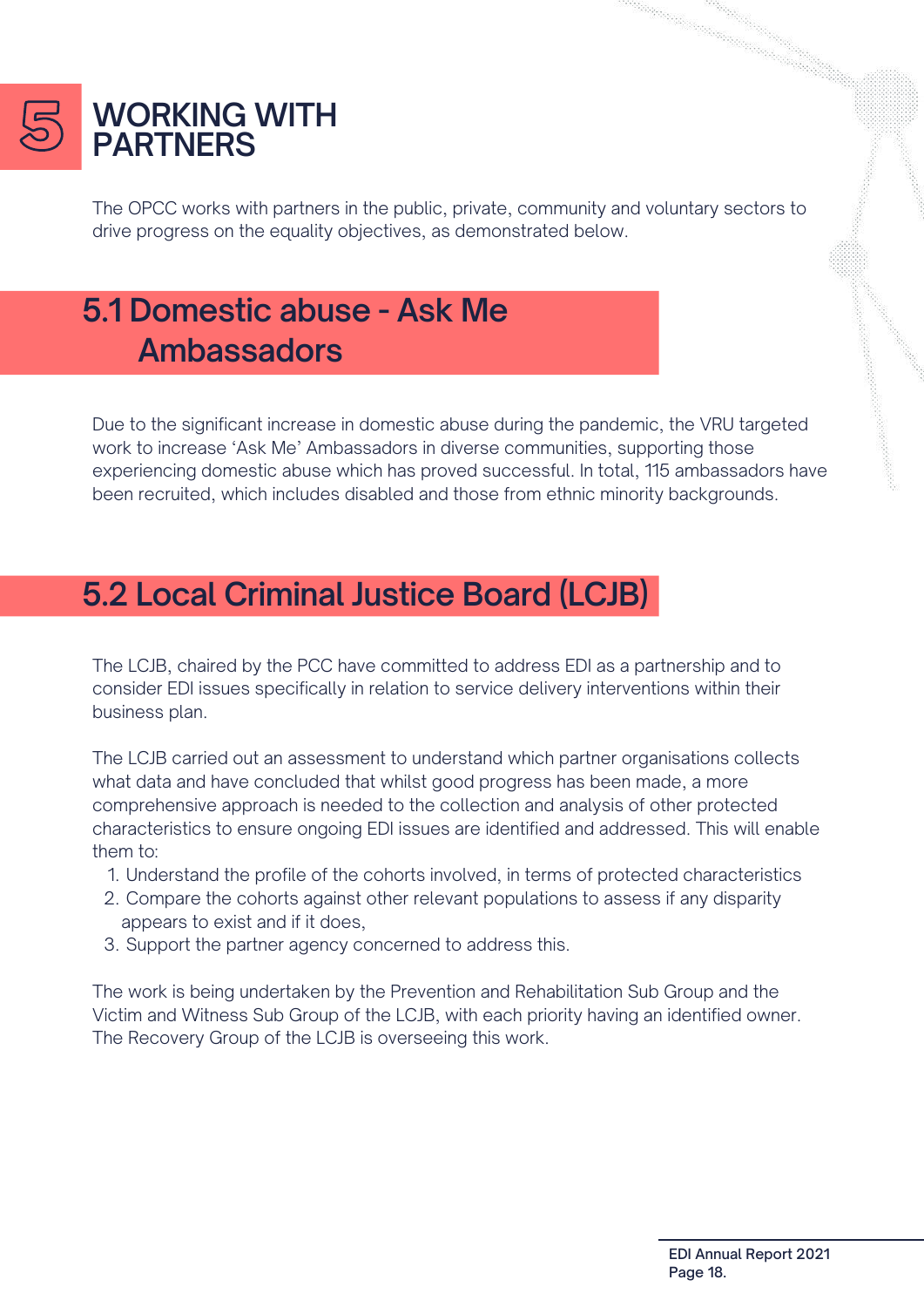# **5.3 Safer Streets Fund and Safer Nights for Women**

The OPCC secured over £1 million from the Home Office for a series of projects that focus specifically on helping women and girls and people from marginalised groups right across Northumberland, Tyne and Wear to feel, and be, safer in public spaces such as public transport, parks and the night-time economy via a range of interventions.

### Safer Transport Northumbria

The OPCC are working in partnership with Northumbria Police, transport providers, Violence against Women organisations, Street Pastors and youth groups to improve safety for women on public transport.

The media campaign for this project focused on ending unwanted attention on public transport, calling for active bystander interventions and making it everyone's responsibly to end this. The project has developed a one stop shop' app to simply reporting, an education resource for schools and a training package for transport provider staff on vulnerability and how to be an active bystander.

### Safer Parks Northumbria

The project involves the OPCC working with Northumbria Police, Local Authorities, Park Operators, Violence against Women Organisations and community and voluntary groups to make parks and public spaces, safer and more inclusive for women and girls and marginalised groups.

We want to understand the issues in more detail, encourage earlier reporting and we are making adaptations to parks by installing Help Points and Safe Spaces, reviewing lighting and the environment to make sure they are inclusive places for everyone to enjoy.

We are working with Newcastle University and local charities to listen to the views of local people, to take a Public Health Approach to attitudinal change, finding out what works and using the information to roll this out across our region in the development of a Northumbria Safer Parks Standard.

### Safer Nights for Women

Operation Cloak is a partnership between the OPCC, Northumbria Police, Local Authorities, Violence against Women and Girls and Street Pastors focusing on averting and preventing the recurrence of sexual violence through early intervention. It will make sure women and girls receive appropriate support and will challenge attitudes and behaviours of would-be offenders of sexual violence.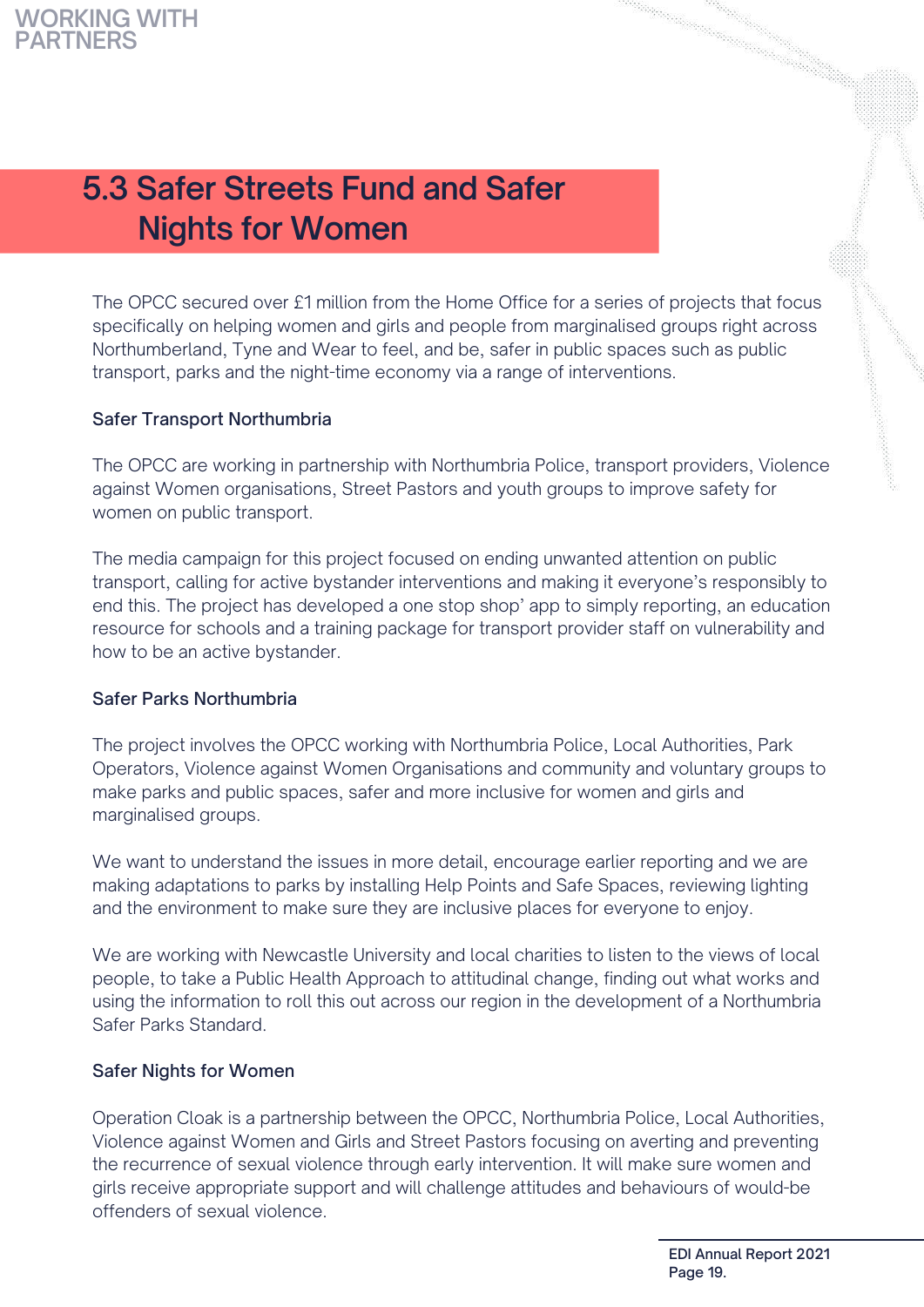### **WORKING WITH PARTNERS**

Interventions will also include training night time economy staff to recognise and respond to vulnerability and referral to a Brief Intervention Programme for potential perpetrators to challenge attitudes and support behavioural change.

# **5.4 Anti-Social Behaviour Strategic Board**

A new Strategic Anti-Social Behaviour (ASB) Board chaired by the PCC and consisting of senior strategic officers and cabinet members from each local authority and senior officers from Northumbria Police was set up to ensure a consistent approach is taken to tackle ASB and that victims receive a quality service.

The OPCC has also supported Northumbria Police in a multi-agency review and redevelopment of the Community Trigger process, working closely with all six of our local authorities. A new process and threshold has been developed that will make it easier for vulnerable people or people who have experienced persistent ASB to activate a trigger and request a review of their ASB case.

The OPCC has agreed to act as the single point of contact for the new process and will be working closely with all agencies to try and find a resolution that works for everyone. This new process is due to be launched in early 2022; careful consideration will be given to ensure we raise awareness of Community Trigger with our diverse communities.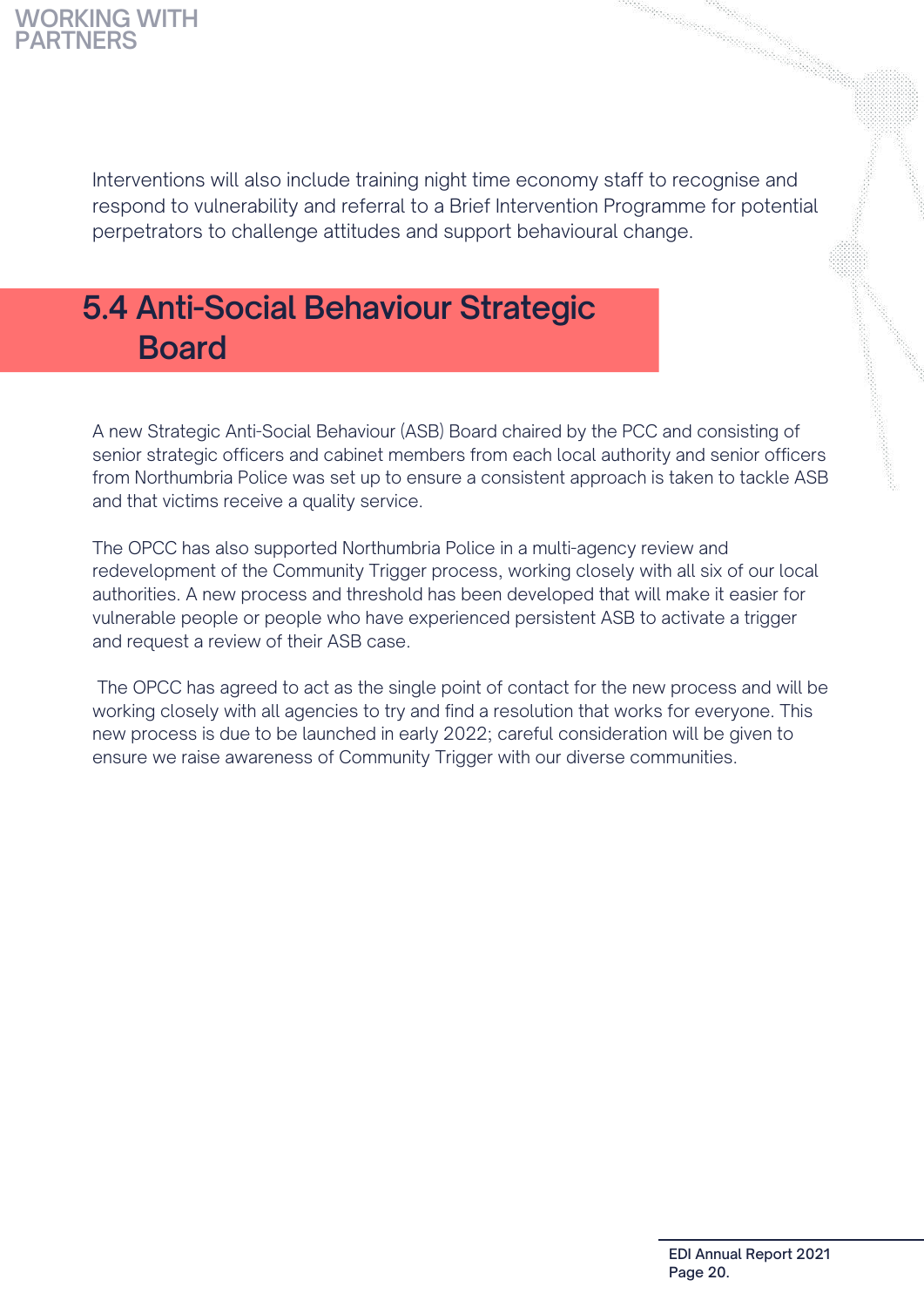

In order to make sure we continue to deliver the key priorities of the OPCC Equality, Diversity and Inclusion Plan which focus on the equality objectives, we will concentrate our activities on Year 2 of the plan as follows:

### Working with communities

- Identify and deliver community cohesion activities across the region, breaking down barriers and enabling different groups of people to get on well together.
- Continue to deliver the activities within the Communication and Engagement Plan, meeting the needs of our diverse communities.
- Explore the opportunity of establishing a hate crime scrutiny panel, involving members of the community to provide oversight and challenges to the police's work on tackling hate crime.

### Our workforce

- All staff will receive training on cultural competency and neurodiversity to ensure they are aware and sensitive to cultural and equality issues.
- Equality objectives will be included in Performance Development Reviews to enable all staff to have a role in tackling inequalities.

### Data and insights

- The OPCC will work with the 6 Community Safety Partnerships to share information to better understand the needs of our diverse communities and provide response services.
- Collecting and understanding monitoring data to improve access and delivery of services that meet the needs of our communities.
- We will continue to the strengthen scrutiny of the police and share what is being achieved with the public to improve community confidence.

### Working with Partners

- Our work with Commissioned Services will show they understand why equality is important and that they deliver services that are fair and meet the needs of our communities.
- Continue to strengthen our work with partners to ensure there is a collective effort in tackling inequalities and delivering against our equality objectives.
- The LCJB will ensure the robust collection, analysis and reporting of protected characteristics against comparator groups will become routine practice within their sub group reports, also addressing any disparity.